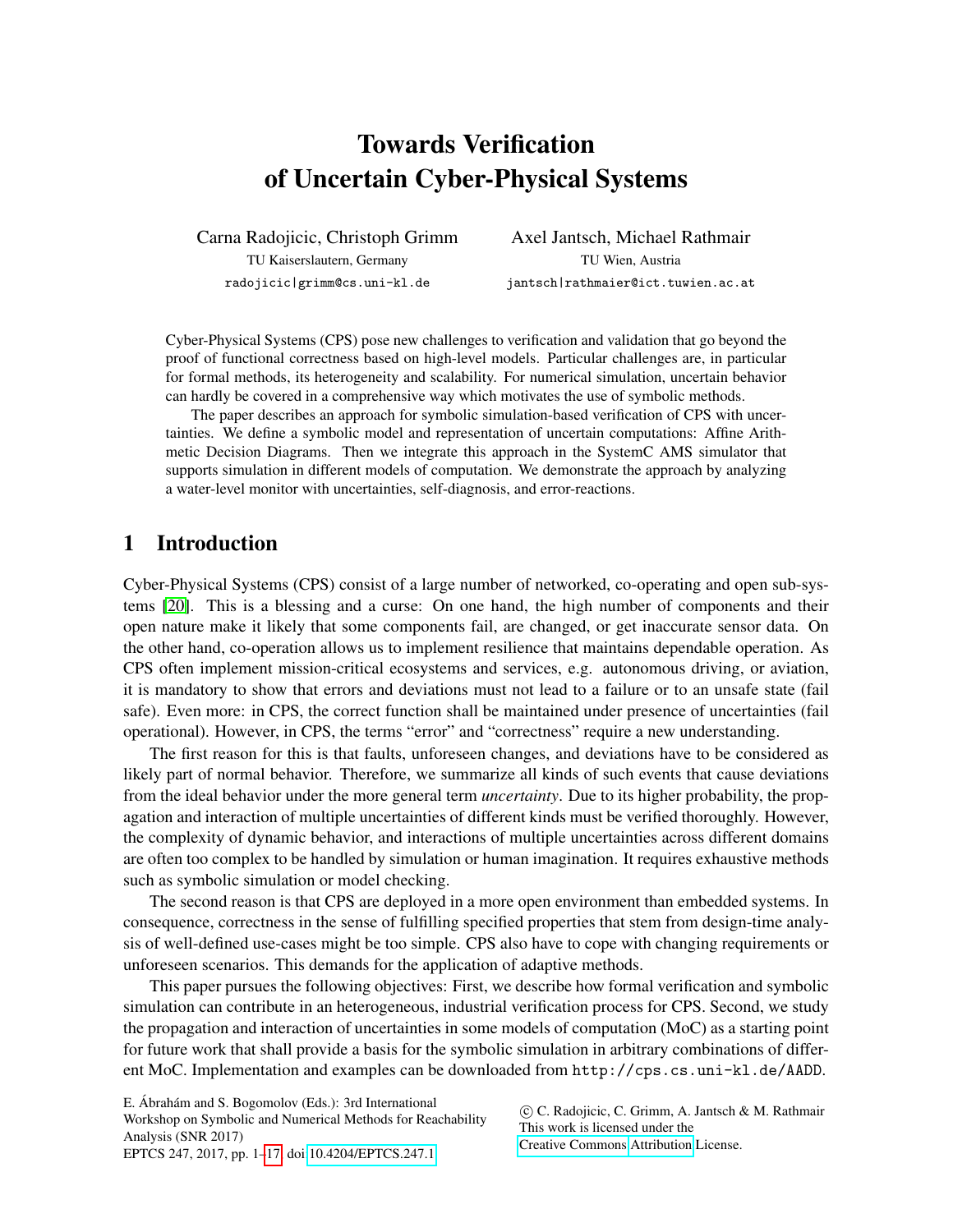## 1.1 Related work and contribution

For the understanding of interacting discrete and continuous subsystems of CPS with uncertain behavior, research on verification of hybrid systems provides valuable insights. In the continuous domain, the – due to propagation of uncertainties modeled by non-deterministic behavior – reachable state space is segmented by planes into convex geometric figures. Zonotopes [\[11,](#page-15-0) [2\]](#page-15-1) and support functions [\[18\]](#page-16-2) improve scalability in non-linear systems. Also, affine arithmetic [\[10\]](#page-15-2) is used in particular in the verification of analog circuits and systems [\[12\]](#page-15-3). Its geometrical interpretation is similar to a zonotope, but it offers further useful properties; they in particular maintain correlation information. In order to yield high scalability also for discrete systems, functionally reduced AND-Inverter graphs are combined with models of linear continuous dynamics [\[8\]](#page-15-4).

For the discrete subsystem, this work is very similar to methods for symbolic execution of software, where control-flow introduces path conditions as discrete states. To cope with the path explosion problem SAT and/or SMT solvers (e.g. [\[4,](#page-15-5) [16\]](#page-15-6)) are used to determine the reachable paths. Affine arithmetic has been used in this context for the static analysis of rounding errors in DSP algorithms [\[9\]](#page-15-7) or numerical programs and even hybrid systems in [\[22\]](#page-16-3) based on splitting affine arithmetic forms (AAF) and joining them in an enclosing hull, in particular targeting stability and robustness.

For CPS, its networked, distributed, and heterogeneous nature poses additional challenges [\[20\]](#page-16-1). This includes in particular the use of domain-specific modeling formalisms in different parts of a CPS. In this context, the term *models of computation* also became popular in the domain of modeling/simulation. Lee and Sangiovanni-Vincentelli [\[19\]](#page-16-4) introduced a meta-model in which different models of computation and different means for communication and synchronization can be uniformly represented and compared. A mostly similar, but more refined approach is proposed by Jantsch in [\[14,](#page-15-8) [15\]](#page-15-9).

This paper contributes two main results: First, we introduce an efficient yet simple method to compute with uncertain values that combines affine arithmetic with binary decision diagrams: Affine Arithmetic Decision Diagrams (AADD; Sec. [3\)](#page-2-0). Second, we deliberately distinguish between symbolic computation with uncertain values and concrete models of computation (Sec. [4\)](#page-7-0). This allows us to model CPS in a variety of models of computation without being limited to a specific one such as hybrid automata. We demonstrate the approach by an example (Sec. [5\)](#page-11-0).

# 2 Verification of uncertain CPS

For software and digital systems, the underlying digital synchronous hardware platforms allow us to abstract from all physical variations in e.g. temperature, supply voltage, and to focus on the 'ideal', intended behavior of algorithms. Hence, inside this domain we can easily specify properties, prove its correctness, and trust the results. This does not hold once physical domains or human interactions are involved, e.g. an autonomously driving vehicle in a city. Therefore, for verification of CPS we have to very carefully re-think basic assumptions, methodologies, and strip down verification to different, well-defined verification problems.

A particular challenge for verification of CPS in this context is the presence of uncertainty. Uncertainty can be defined as *"any deviation from the unachievable ideal of completely deterministic knowledge of the relevant system"* [\[26\]](#page-16-5). Formally, uncertainty can be modeled by non-deterministic or probabilistic choice of a value from a set or range. As uncertainties, we treat in particular unknown deviations due to modeling or implementation issues, variations in physical implementations, abstractions in models, faults, or errors. Furthermore, uncertainties can also come from the environment of CPS (external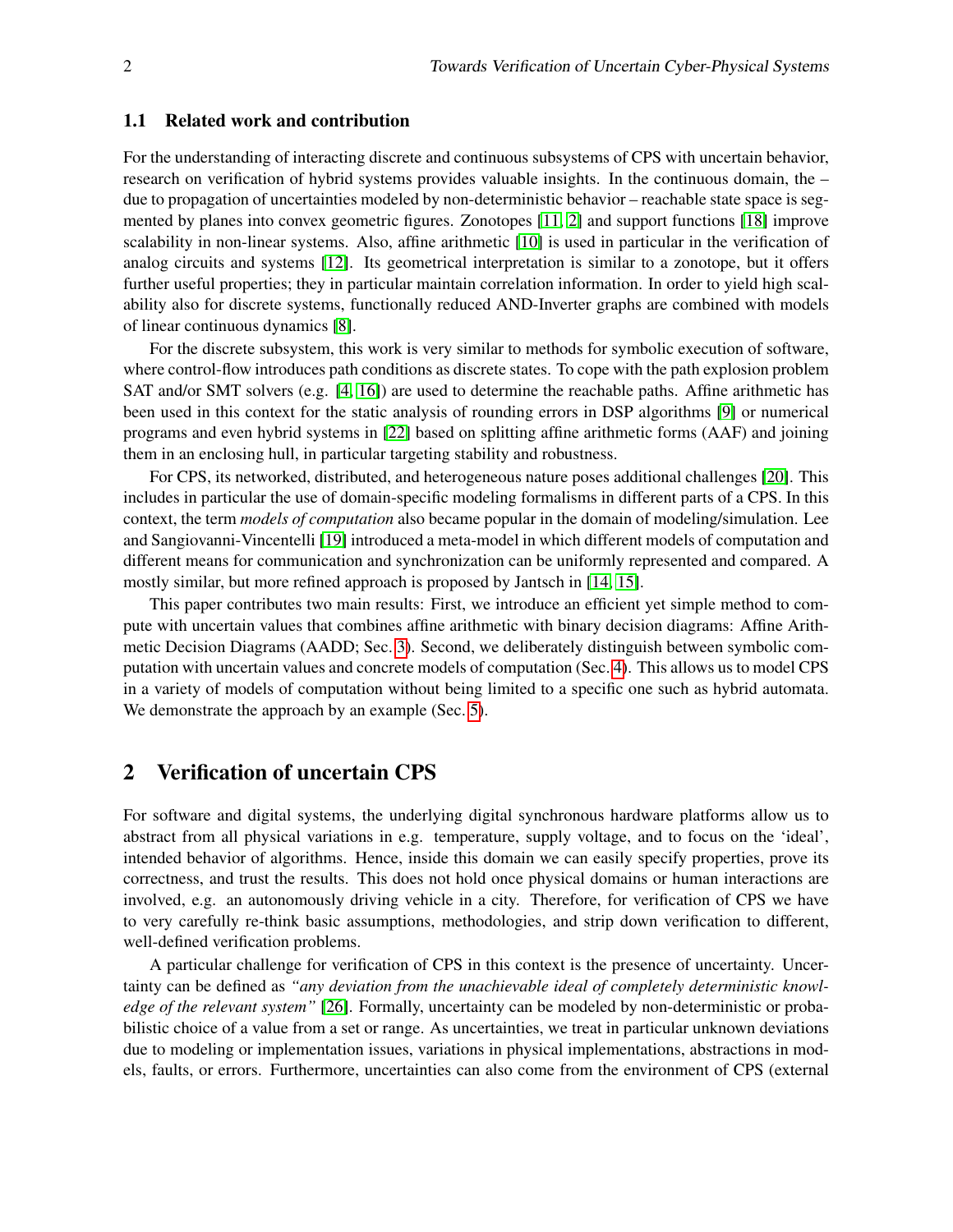uncertainties). External uncertainties can be operating parameters such as the temperature or humidity, but also inputs that are uncertain, e.g. jitter in clocks, but also unforeseen use case scenarios.

<span id="page-2-1"></span>

Figure 1: Overview of the development- and verification methodology.

For the verification of uncertainties in CPS we assume a development process as shown in Fig. [1:](#page-2-1) Systems engineering formulates, more or less formal, required properties, use case scenarios, and maybe a functional model. Verification objective is, at this stage, to show that the functional model fulfills the required properties and is free of inherent problems.

The following system development consists at least of system design and reliability engineering. System design refines the functional model to an architecture level block diagram, and reliability engineering. Reliability engineering identifies risks, hazards and initiating faults and deviations. Then it is investigated whether initiating faults or deviations can become an error or a hazard. If this is the case, methods for the self-diagnosis and error reactions are implemented. Objective of the verification of uncertain CPS is to support these tasks.

We make the following basic assumptions for verification of uncertain CPS:

- The system design is specified in a domain-specific language in the form of a block diagram.
- The components have parameters that model arbitrary kind of uncertainties such as the potential presence of continuous deviations or discrete faults.
- The inputs can have parameters that model external uncertainties.

The objective of verification of uncertain CPS is to show that for arbitrary chosen uncertain values the properties of the design are within its specified ranges. Our approach can be considered as a boundedtime symbolic simulation with assertion checking [\[24\]](#page-16-6).

Obviously, verification of uncertain CPS does not show its general correctness. It must be complemented with other approaches that focus specifically, e.g. on concurrency issues. We deliberately limit our approach to one task to yield better scalability. In the following, we first formalize the representation of uncertainties and its propagation in computations, and then in different models of computations.

# <span id="page-2-0"></span>3 Uncertainties in computations

In the following, we first formalize the representation of uncertainties in symbolic computations. Informally, we represent uncertain values, short uncertainties, as quantities (e.g.  $\tilde{x}, \tilde{x}, \tilde{x}$ ) that depend from uncertain variables  $\varepsilon_i, \chi_i$ . We consider these variables as the atomic, basic sources of uncertainty.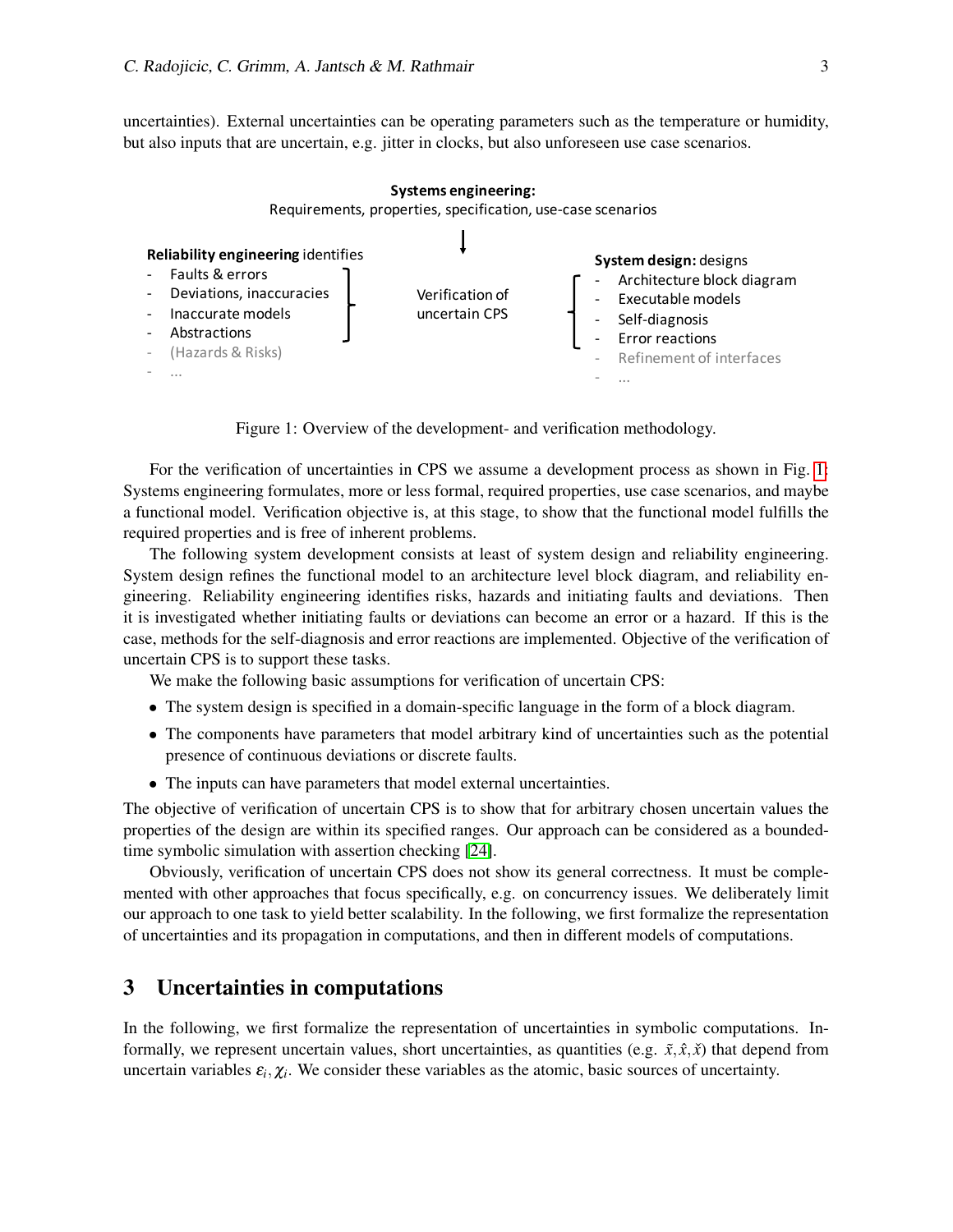**Definition 3.1 (Basic uncertainties)** *A discrete basic uncertainty is a variable*  $\chi_i, i \in \{1, \ldots, m\} \subset \mathbb{N}$ *which takes values in the set*  $\mathbb{B} = \{true, false\}$ . Let  $\mathbb{X} = \{\chi_1, \ldots, \chi_m\}$  be the set of all basic discrete *uncertainties. A continuous basic uncertainty is a variable* ε*<sup>j</sup>* , *j* ∈ {1,...*n*} ⊂ N *which takes values in*  $[-1,1] \subseteq \mathbb{R}$ *. Let*  $\mathbb{E} = {\varepsilon_1,\ldots,\varepsilon_n}$  *be the set of all basic continuous uncertainties. m and n can be increased.*

## 3.1 Propagated continuous and discrete uncertainties

**Definition 3.2 (Continuous propagated uncertainty)** *A continuous propagated uncertainty*  $\tilde{x}$  *is a quantity*  $\tilde{x}$  :  $\mathbb{E} \to \mathbb{R}$  *that describes the dependency of the real-valued result of a computation from the basic continuous uncertainties* E*.*

We represent continuous propagated uncertainties by affine arithmetic forms (AAF, [\[10\]](#page-15-2)):

$$
\tilde{x} = x_0 + \sum_{i=1}^n x_i \varepsilon_i \qquad \text{with } \varepsilon_i \in [-1, 1], x_0 \in \mathbb{R}, x_i \in \mathbb{R}
$$
 (1)

where each  $x_i$  models the sensitivity of  $\tilde{x}$  to the basic uncertainty  $\varepsilon_i$  (1<sup>st</sup> order effects). Let range( $\tilde{x}$ ) of an AAF  $\tilde{x}$  be an interval  $[lb, ub] \subseteq \mathbb{R}$  with:

<span id="page-3-0"></span>range(
$$
\tilde{x}
$$
) = [ $x_0 - \sum_{i=1}^n x_i$ ,  $x_0 + \sum_{i=1}^n x_i$ ] (2)

The linear operations  $(+,-, \cdot)$  where  $\cdot$  corresponds to multiplication with a constant  $c \in \mathbb{R}$  on AAF are:

$$
c(\tilde{x} \pm \tilde{y}) = c(x_0 \pm y_0) + \sum_{i=1}^{n} c(x_i \pm y_i) \varepsilon_i
$$
\n(3)

Non-linear operations  $\tilde{z} = f(\tilde{x}, \tilde{y})$  are handled by a linear inclusion and increase *n* by 1. For this purpose  $f(\tilde{x}, \tilde{y})$  is over-approximated by an affine form  $f^a(\tilde{x}, \tilde{y}) = z_0 + \sum_{i=1}^n z_i \varepsilon_i$  and an additional term  $z_{n+1} \varepsilon_{n+1}$ :

<span id="page-3-2"></span><span id="page-3-1"></span>
$$
f(\tilde{x}, \tilde{y}) \subseteq f^a(\tilde{x}, \tilde{y}) + z_{n+1} \varepsilon_{n+1}
$$
\n<sup>(4)</sup>

The computation of  $f^a(\tilde{x}, \tilde{y})$  and  $z_{n+1}$  is a multi-criteria optimization problem that is solved by approximation schemes that make different trade-offs, e.g [\[10\]](#page-15-2):

- *Minimal range approximation* The minimal range approximation eliminates over-approximation at interval bounds (Min: range( $f(\tilde{x}, \tilde{y})$ )) at the cost of an increasing  $z_{n+1}$ .
- *Chebychev approximation* The Chebychev approximation minimizes  $z_{n+1}$  at the cost of increasing the range of  $f^a(\tilde{x}, \tilde{y})$ .

As each non-linear operation increases *n* by one, the number of variables grows linear with the number of nonlinear operations. To avoid this, we use only a single additional variable  $\varepsilon$  to which we add all approximation errors by assuming them as uncorrelated. This also guarantees safe inclusion.

**Example** As example consider two AAF  $\tilde{a} = 1 + 2\varepsilon_1$ ,  $\tilde{b} = 2 - 2\varepsilon_1 + \varepsilon_2$ . Then  $\tilde{a} + \tilde{b} = 3 + \varepsilon_2$ , and  $a \cdot b =$  $2+2\varepsilon_1+\varepsilon_2+[-6,2]$  where [−6,2] ensures safe inclusion; to come to an AAF with a  $\varepsilon_3x_3$  including the non-linear terms, we can either increase  $[-6,2]$  to  $[-6,6](x_3 = 6)$ , or increase  $x_1$  and 2 while reducing  $x_3$ .

Note, that the geometrical interpretation of an AAF is equivalent to two zonotopes: one including  $x_{n+1}$ *ε*<sub>*n*+1</sub> that gives the enclosing hull (over-approximation), and another one without  $x_{n+1}$ *ε*<sub>*n*+1</sub> that gives the inner hull (under-approximation).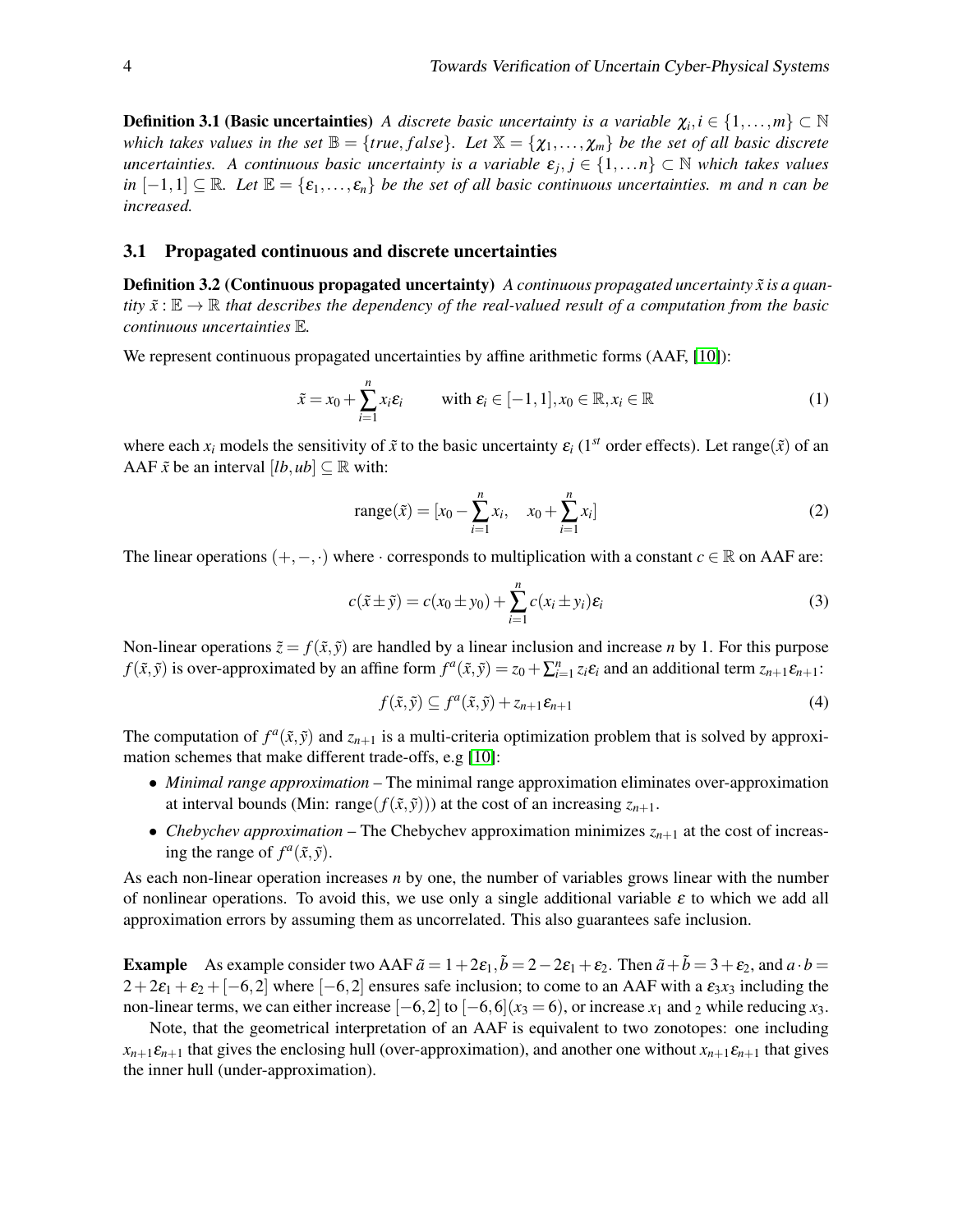**Definition 3.3 (Discrete propagated uncertainty)** *A discrete propagated uncertainty*  $\check{x}$  *is a Boolean function*  $\check{x}$  :  $\mathbb{X} \to \mathbb{B}$  *that describes the dependency of the ideal result of a computation from the basic discrete uncertainties* X*.*

For example, discrete propagated uncertainties can describe the possible results of a Boolean function in the potential presence of discrete faults (i.e. the  $\chi_i$ ). As discrete propagated uncertainties are boolean functions, we represent them by (if needed reduced) ordered binary decision diagrams (ROBDD [\[7\]](#page-15-10)). We assume the reader is familiar with ROBDD. In brief, a BDD is a DAG (*V*,*E*) whose terminal vertices are labeled *true* or *false*, and whose internal vertices  $v \in V$  are labeled with the variables  $x_i, i \in \{1, ..., n\}$ of a boolean function  $y = f(x_1, \ldots, x_n)$  and are connected with a vertex  $v_t = true(v)$  and  $v_f = false(v)$ , depending of the value of a variable  $x_i$ . If the order of its variables  $x_i$  is the same on all paths, it is ordered (OBDD). If all redundancies in form of isomorphisms and double-edges are removed, it is reduced (ROBDD).

## 3.2 Hybrid uncertainties

Computations consist of both discrete and continuous parts. This is the case for algorithms where computations on real numbers are controlled by a discrete control flow, i.e. conditional statements and iterations. In the following we extend the definitions of uncertainties towards 'hybrid uncertainties'.

**Definition 3.4 (Hybrid uncertainty)** *A hybrid uncertainty*  $\hat{x}$  *is a quantity*  $\hat{x}$  :  $\mathbb{X} \times \mathbb{E} \rightarrow \mathbb{R} \cup \mathbb{B}$  *that describes the dependency of a real-valued or boolean result of a computation from the discrete and continuous basic uncertainties* X,E*.*

<span id="page-4-0"></span>We structure computations as shown by Fig. [2](#page-4-0) into a discrete and a continuous part. The parts interact via comparisons of continuous variables that can be uncertain ('uncertain conditions', later defined as X*c*), and via branches in the continuous part that can be uncertain. We consider uncertain conditions and uncertain branches as basic uncertainties for the discrete and continuous parts.



Figure 2: Interactions between discrete and continuous part in a computation.

However, the uncertainty in the interaction between discrete and continuous parts must be considered when computing the uncertainty of the overall computation ('hybrid uncertainties'). [\[22\]](#page-16-3) handles uncertain branches by merging all paths into a single, convex region. However, this introduces overapproximation that we strive to avoid. To come to more accurate bounds, we use the information on the interaction between the discrete and the continuous part.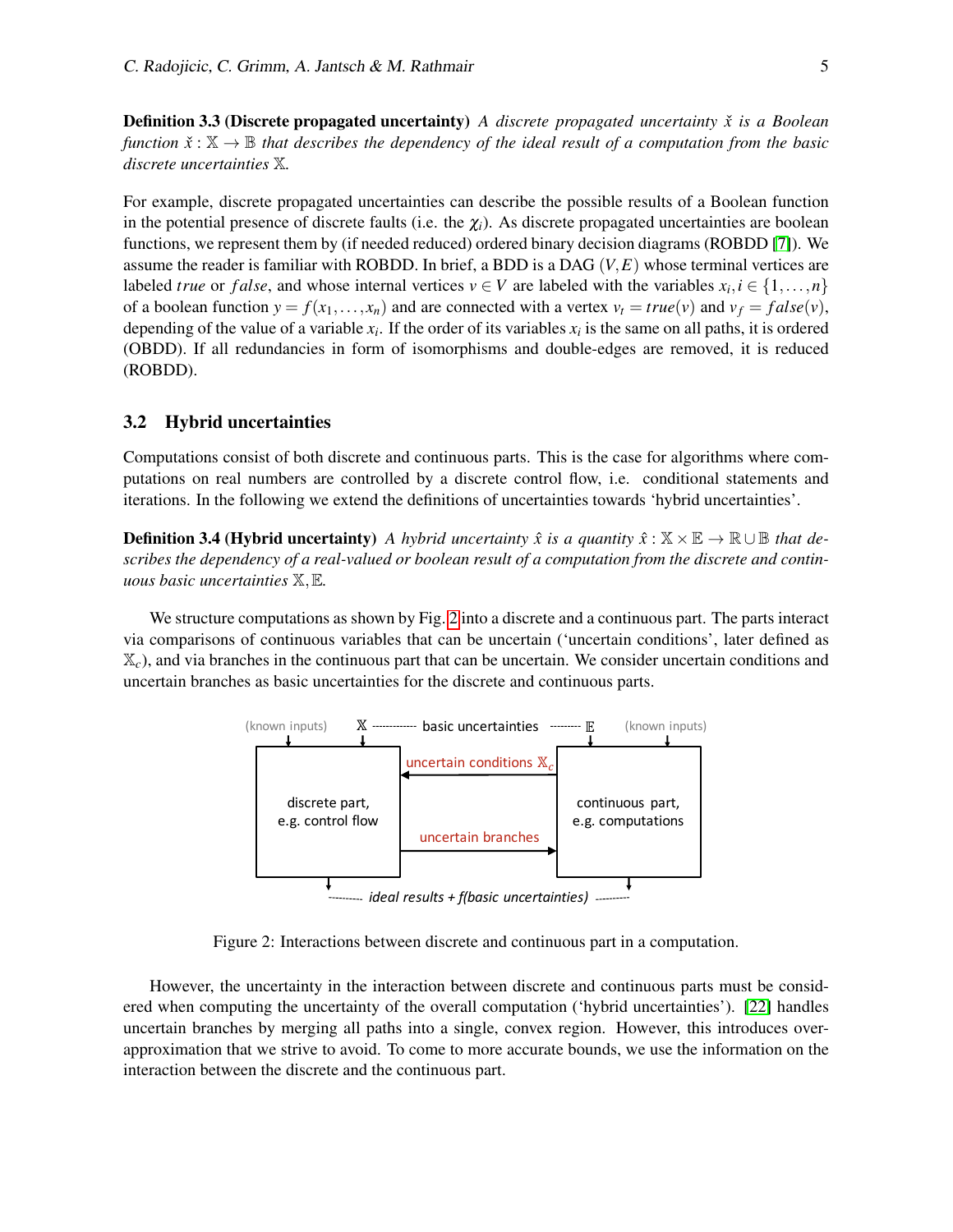**Example** For example, consider  $b = 3 + \varepsilon_1$  and the computation if (b>3) b+=10; else b-=10;. Then, we cannot evaluate  $b > 3$  to either *true* or *false*. A safe inclusion of the result would be  $3 + \varepsilon_1$  +  $10\varepsilon$ <sub>2</sub>; however, with over-approximation. A more accurate representation is:

$$
(13 + \varepsilon_1 \mid (\varepsilon_1 > 0)) \vee (-7 + \varepsilon_1 \mid (\varepsilon_1 \le 0))
$$

The above representation is a Shannon expansion. This motivates the following representation based on ordered binary decision diagrams.

#### 3.3 Affine Arithmetic Decision Diagrams

<span id="page-5-0"></span>We represent hybrid uncertainties by affine arithmetic decision diagrams (AADD). The idea of AADD is shown in Fig. [3.](#page-5-0) We use OBDD to represent the selection of an AAF by the discrete uncertainties X∪X*c*. The OBDD can be reduced, if needed, to an ROBDD; however, we do not need it as a canonical representation. We label its leaf vertices with AAF in case we have an uncertain real-valued result, or with *true* resp. *f alse* if the function has a boolean result.



Figure 3: Overview of AADD and how they model hybrid uncertainties.

Definition 3.5 (Uncertain condition) *An uncertain condition is* χ*<sup>c</sup> be a predicate whose variables are from* E∪X*. Let* X*<sup>c</sup> be the set of all uncertain conditions.*

For convenience, we do not distinguish between basic discrete uncertainties  $X$  and uncertain conditions  $\mathbb{X}_c$  and abbreviate  $\mathbb{X} \cup \mathbb{X}_c = \mathbb{X}_G = \{ \chi_1 \dots \chi_o \}$  (general discrete uncertainties).

**Definition 3.6 (AADD)** An AADD is a directed acyclic graph AADD =  $(Q, T, E_1, E_0, X_G)$  with internal *vertices Q, terminal vertices T, edges*  $E_1 \cup E_0$ *, discrete uncertainties*  $\mathbb{X}_G$ *, and it holds:* 

- *Internal vertices*  $v \in Q$  *have two leaving edges true*( $v$ )  $\in E_1$  *and false*( $v$ )  $\in E_0$ *, and are labeled with index*(*v*) = *i; each i corresponds to an*  $\chi_i \in \mathbb{X}_G$ *.*
- *AADD are ordered: index*( $v_1$ )  $<$  *index*( $v_2$ ) *for all edges* ( $v_1$ ,  $v_2$ ) *from*  $v_1 \in Q$  *to*  $v_2 \in Q \cup T$ .
- *Terminal vertices v* ∈ *T are labeled with value*(*v*) ∈ B *for a boolean-valued hybrid uncertainty, or an AAF (Eq. [1\)](#page-3-0) for a continuous-valued hybrid uncertainty.*

An AADD with root  $r \in Q \cup T$  represents a hybrid uncertainty  $\hat{x} = f(v)$ ;  $f(v)$  is defined recursively:

- For  $v \in T$ :  $f(v) = value(v)$ ,
- For *v* ∈ *Q*: *f*(*v*) =  $\chi_{index(v)} f(true(v)) \vee \overline{\chi}_{index(v)} f(false(v))$  for  $\chi_{index(v)} \in \mathbb{X}_G$

In the following we define arithmetic, logical and relational operations on AADD.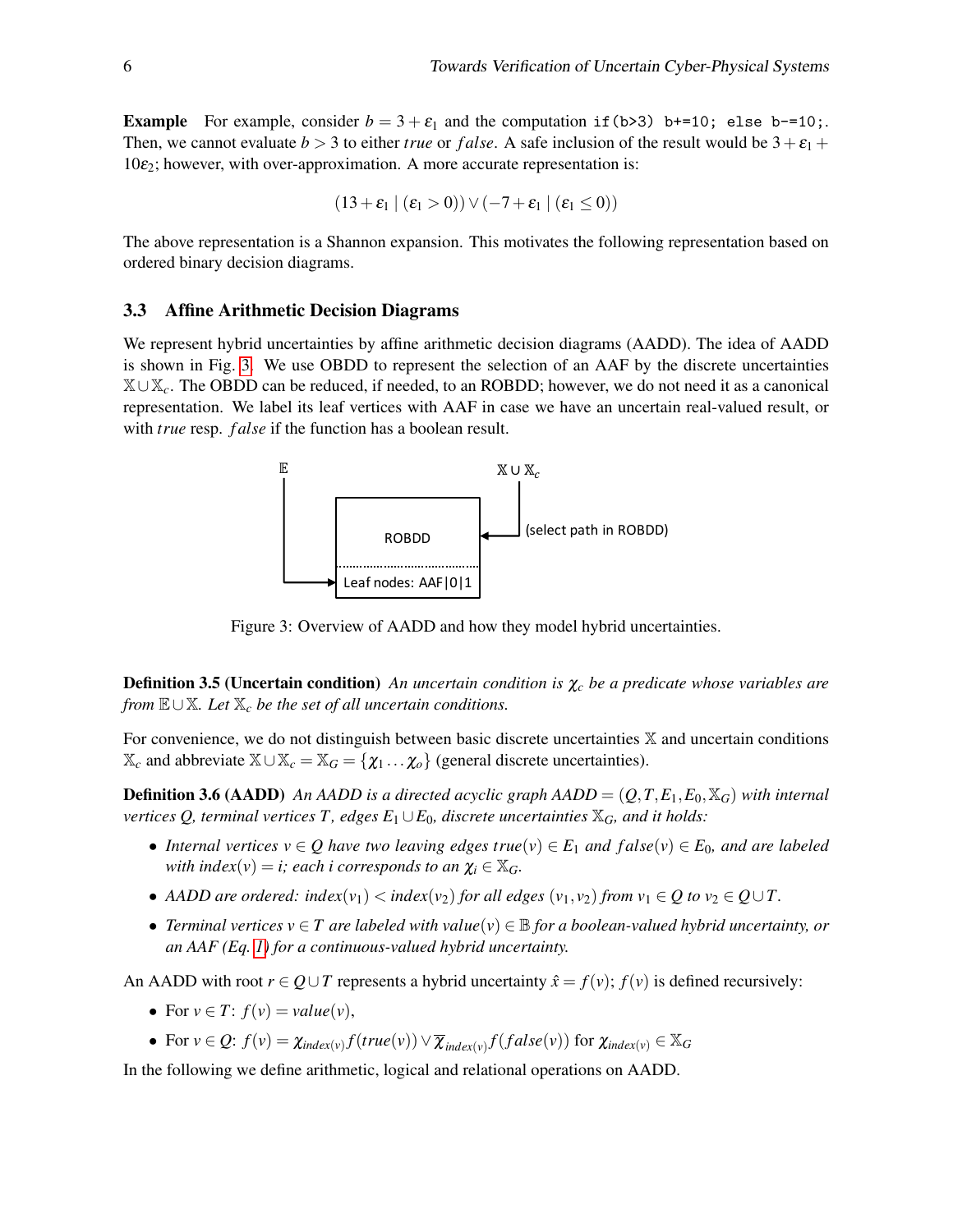**Definition 3.7 (Arithmetic and binary logical operations)** Let  $\hat{x}$ ,  $\hat{y}$  be an AADD with root vertices  $v_x$ ,  $v_y$ . *Operations*  $\hat{x} \odot \hat{y}$  with  $\odot$  :  $AADD \times AADD \rightarrow AADD$  are defined recursively:

- *1.* For  $v_x$ ,  $v_y \in T$ , the operations result in an AADD that is a terminal vertex v labeled value(v) = value(v<sub>x</sub>)  $\bigodot$ value(v<sub>y</sub>). For value(v<sub>x</sub>), value(v<sub>y</sub>) of type AAF (Eq. [1\)](#page-3-0),  $\bigodot$  is given by Eq. [3](#page-3-1)[,4.](#page-3-2) For *value*( $v_x$ ), *value*( $v_y$ )  $\in \mathbb{B}$ *, the operation*  $\odot$  *are boolean functions.*
- *2.* For  $v_x \in T$ ,  $v_y \in Q$  the result is an AADD with root v and index(v) = index(v<sub>y</sub>), false(v) =  $v_x \bigodot false(v_y)$  *and true* $(v) = v_x \bigodot true(v_y)$ *.*
- *3. For*  $v_x, v_y \in Q$  the result is an AADD with root v and
	- *For index* $(v_x)$  = *index* $(v_y)$ *:*  $index(v) = index(v_x), false(v) = false(v_x) \bigcirc false(v_y), true(v) = true(v_x) \bigcirc true(v_y).$
	- *For index* $(v_x)$   $\lt$  *index* $(v_y)$ *:*  $index(v) = index(v_x)$ ,  $false(v) = false(v_x) \bigcirc v_y$ ,  $true(v) = true(v_x) \bigcirc v_y$ .
	- *For index* $(v_x) > index(v_y)$ :  $index(v) = index(v_y)$ ,  $false(v) = v_x \bigodot false(v_y)$ ,  $true(v) = v_x \bigodot true(v_y)$ .

In the following we define relational operations. We define the comparison of an AADD as with 0 as the right operand. Comparisons of two AADD can be transformed into this representation by subtracting the right side of the relational operator.

**Definition 3.8 (Relations)** Let  $\hat{x}$  be an AADD with root  $v_x$ . Then, the inequality operation  $\hat{x} \oslash 0$  with  $\emptyset \in \langle 0, \rangle, = =, \leq, \geq \text{and } \emptyset : \text{AADD} \times \{0\} \to \text{AADD}$ , is defined recursively as:

- *1. For*  $v_x \in T$  *the result is an AADD that consists of one vertex*  $v_z$ *.* 
	- *For*  $0 \notin \text{range}(value(v_x))$ *, the result*  $v_z$  *is a terminal vertex with value* $(v_z)$  *defined by Table [1.](#page-6-0)*
	- *For*  $0 \in \text{range}(value(v_x))$ , the result  $v_z$  is an internal vertex.  $\chi_{m+1} = value(v_x) \oslash 0$  is added *to*  $\mathbb{X}_G$ *, and index*( $v_z$ ) = *m* + 1*, f alse*( $v_z$ ) = 0*, and true*( $v_z$ ) = 1*.*
- <span id="page-6-0"></span>*2. For*  $v_x \in Q$  *the result is an AADD with root*  $v_z$  *and index*( $v_z$ ) = *index*( $v_x$ )*, false*( $v_z$ ) = *false*( $v_x$ ) *and true*( $v_z$ ) = *true*( $v_x$ ).

|                     |                  | $value(v_z) = 1$ : $ub(value(v_x)) < 0$                             |
|---------------------|------------------|---------------------------------------------------------------------|
| $value(v_x) < 0$    |                  | $value(v_z) = 0$ : $lb(value(v_x)) \ge 0$                           |
|                     | $v_z$            | : otherwise                                                         |
|                     |                  | $value(v_z) = 1$ : $ub(value(v_x)) \leq 0$                          |
| $value(v_x) \leq 0$ | $value(v_z) = 0$ | : $lb(value(v_x)) > 0$                                              |
|                     | $v_z$            | : otherwise                                                         |
| $value(v_x) > 0$    |                  | $value(v_z) = 1$ : $lb(value(v_x)) > 0$                             |
|                     | $value(v_z) = 0$ | : $ub(value(v_x)) \leq 0$                                           |
|                     | $v_z$            | : otherwise                                                         |
| $value(v_x) \geq 0$ |                  | $value(v_z) = 1$ : $lb(value(v_x)) \ge 0$                           |
|                     | $value(v_z) = 0$ | : $ub(value(v_x)) > 0$                                              |
|                     | $v_z$            | : otherwise                                                         |
| $value(v_x) == 0$   |                  | $value(v_z) = 1$ : $value(v_x) == 0$                                |
|                     |                  | $value(v_z) = 0$ : $(ub(value(v_x)) < 0) \vee (lb(value(v_x)) > 0)$ |
|                     | $v_z$            | : otherwise                                                         |

Table 1: Relational operators.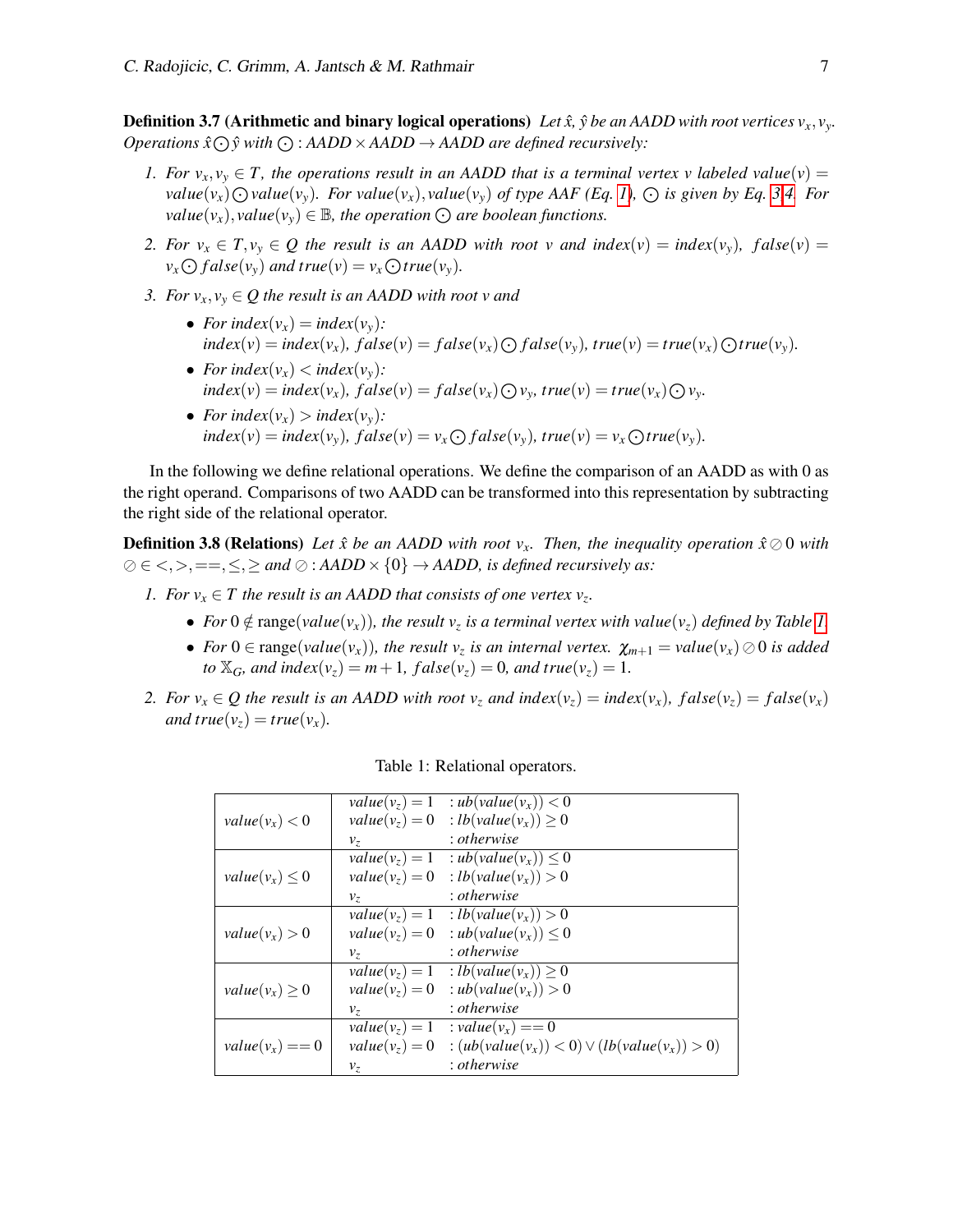The definition of the inequality operation  $\neq$ : *AADD*  $\times$  *AADD*  $\rightarrow$  R is straight forward since it holds that  $(\hat{x} \neq 0) = \neg(\hat{x} == 0).$ 

The AAF at the terminal nodes are representing the correlations correctly, but over-approximate the range. Accurate bounds are required for the evaluation of relational operators according to Tab. [1.](#page-6-0) The over-approximation is mostly due the uncertain conditions that impose additional constraints. To compute the exact range of  $\hat{x}$  in a terminal node  $v_x \in T$  with value  $\tilde{x}$  we set up a system of inequations (for all indices *k* of the nodes along the path to  $v_x$ ):

 $lb(\tilde{x})$ ,  $ub(\tilde{x})$  subject to the uncertain conditions for all internal vertexes along the path to  $v_x$  (5)

In the concrete implementation of AADD, this is the LP problem that is solved using GLPK LP solver.

<span id="page-7-1"></span>Example In Fig. [4](#page-7-1) we show a computation with uncertain values AAF  $a(0,2)$ , b. The representation by AAF is shown to the right of the C++ code. The statements in the conditional statement introduce conditions; the AADD for b after the conditional statement is shown at the right hand side of the figure.





Figure 4: Example for an AADD.

# <span id="page-7-0"></span>4 Uncertainties in Models of Computation

So far, we have neglected communication and synchronization and focused on the pure computational kernel of processes. In this section we study the impact of uncertainties on synchronization and process execution mechanisms that define Models of Computations (MoCs).

#### 4.1 Processes and signals

Lee and Sangiovanni-Vincentelli introduced the tagged signal model [\[19\]](#page-16-4) as a meta-model based on which the interaction of models of computation such as dataflow, discrete and continuous timed and or synchronous languages can be modeled. A tag is drawn from a set *T* that models time and that may be a partially ordered set (untimed models), the integers (timed models), or the set of real numbers (continuous timed models). Hence, MoCs are distinguished only by the structure of signals and, to some extent, by the execution mechanics of processes.

In the following we briefly describe the model from [\[14,](#page-15-8) [15\]](#page-15-9) which is equivalent to the tagged signal model but represents time implicitly by the order of events rather than by explicit time stamps. Processes communicate with each other by writing to and reading from signals. Given is a set of values *V*, which represents the data communicated over the signals. *V* may be a discrete set or a continuous set. *Events* are the basic elements of signals; they consist of values and time tags. In the special case of untimed signals, the tags may be omitted and ordering of events is determined by the ordering within a signal. We distinguish between three different kinds of events.

*Untimed events*  $\dot{E}$  are just values without further time information beyojnd the ordering within the signal,  $\dot{E} = V$ . *Discrete timed events*  $\hat{E}$  include a pseudo value  $\perp$  in addition to the normal values,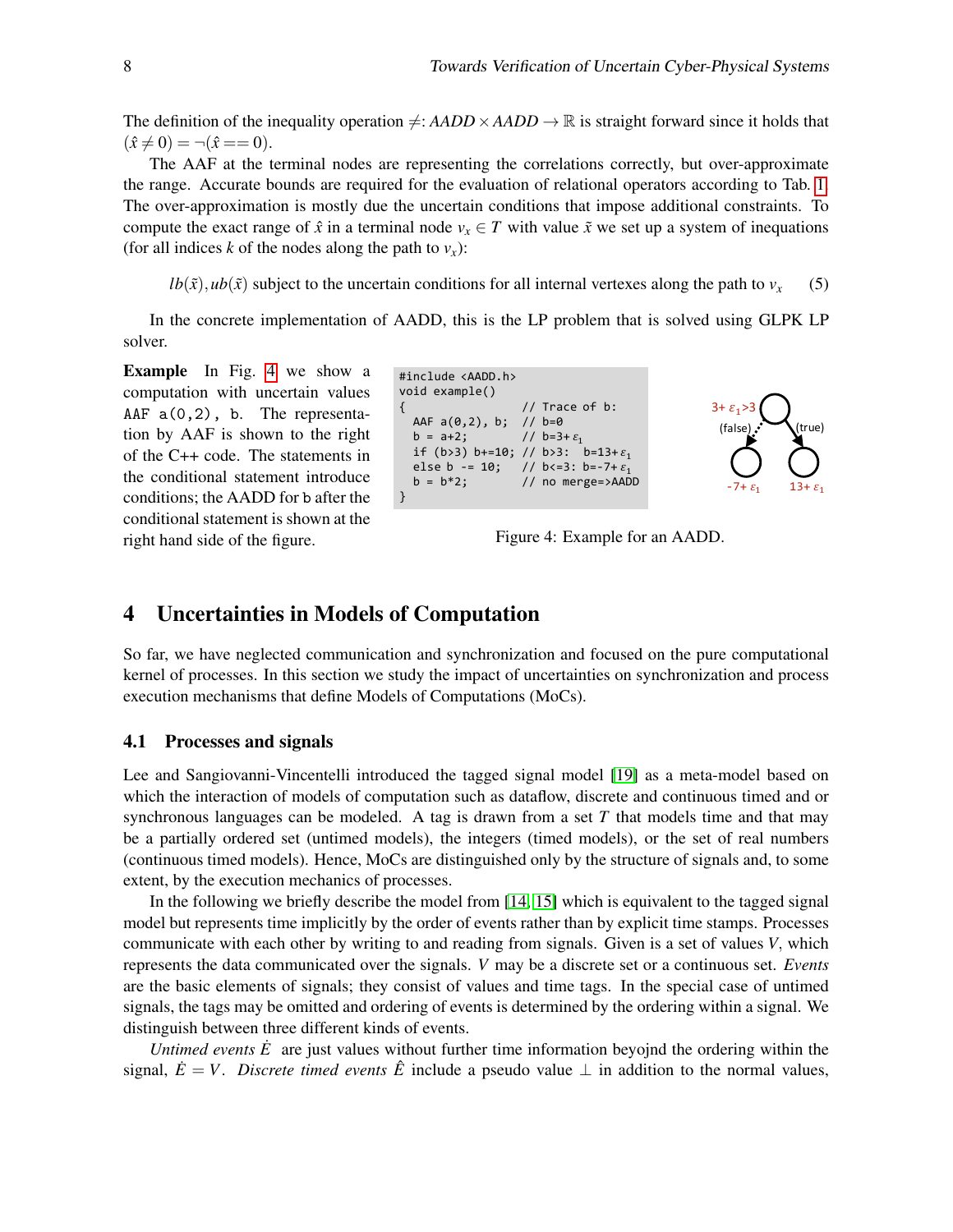hence  $\bar{E} = V \cup \{\perp\}$ . *Continuous timed events*  $\tilde{E}$  use the real numbers as time tags and thus, they can be considered as a  $(v,t)$  pair with  $v \in V, t \in \mathbb{R}$ .

We use  $E = \dot{E} \cup \hat{E} \cup \tilde{E}$  and  $e \in E$  to denote any kind of event.

Signals are sequences of events. Sequences are ordered and we use subscripts as in *e<sup>i</sup>* to denote the  $i<sup>th</sup>$  event in a signal. E.g. a signal may be written as  $\langle e_0, e_1, e_2 \rangle$ . In general signals can be finite or infinite sequences of events and *S* is the set of all signals. We also distinguish between three kinds of signals and  $\dot{S}$ ,  $\hat{S}$  and  $\tilde{S}$  denote the untimed, discrete timed and continuous timed signal sets, respectively, and  $\dot{s}$ , *s*ˆ and ˜*s* designate individual untimed, discrete timed, and continuous timed signals. A particular type of signal is used in the corresponding Model of Computation, e.g. an untimed MoC contains only untimed signals.

Processes are defined as functions on signals

$$
p: S \to S,
$$

which means process *p* consumes the events on its input signal and produces the events on its output signal. Since a process is a function, it is deterministic and will produce always the same output signal for a given input signal. They may have internal state, which means that the generated event at the output depends on the input event and the internal state of the process at that time. A *process network* is constructed by connecting processes via their input and output signals.

## 4.2 Models of Computation

Now we are in a position to define several Models of Computation (MoC) that are popular in hardware, software or embedded systems design. A MoC determines execution mechanics that activates a process based on specific conditions, e.g. availability of inputs.

Definition 4.1 (Untimed MoC) *An untimed MoC is the set of all process networks where all processes communicate with each other with untimed signals*  $\dot{s} \in \dot{S}$  *only.* 

Processes can be executed once all inputs are available. Outputs can be written depending on values computed by processes. An example is the Kahn Process Networks (KPN) MoC [\[17\]](#page-15-11).

<span id="page-8-0"></span>Definition 4.2 (Static Dataflow) *Static Dataflow is an untimed MoC where each process consumes and produces always the same number of events in each evaluation cycle.*

Different processes may consume and produce different number of events. In the literature this static dataflow is often also called synchronous dataflow. Process execution is done in a static schedule that can be computed before execution.

Definition 4.3 (Discrete Time MoC) *Discrete Time MoC is the set of all process networks where all processes communicate with each other with timed signals*  $\hat{s} \in \hat{S}$ .

Processes can be activated by arbitrary conditions of time, inputs, or internal states. Examples for discrete time MoC are the discrete-event simulation semantics of VHDL or SystemC.

Definition 4.4 (Continuous Time MoC) *Continuous time MoC describes processes by differential and algebraic equations (DAE). Signals are continuous timed signals*  $\tilde{s} \in \tilde{S}$  that represent the solutions of the *DAEs.*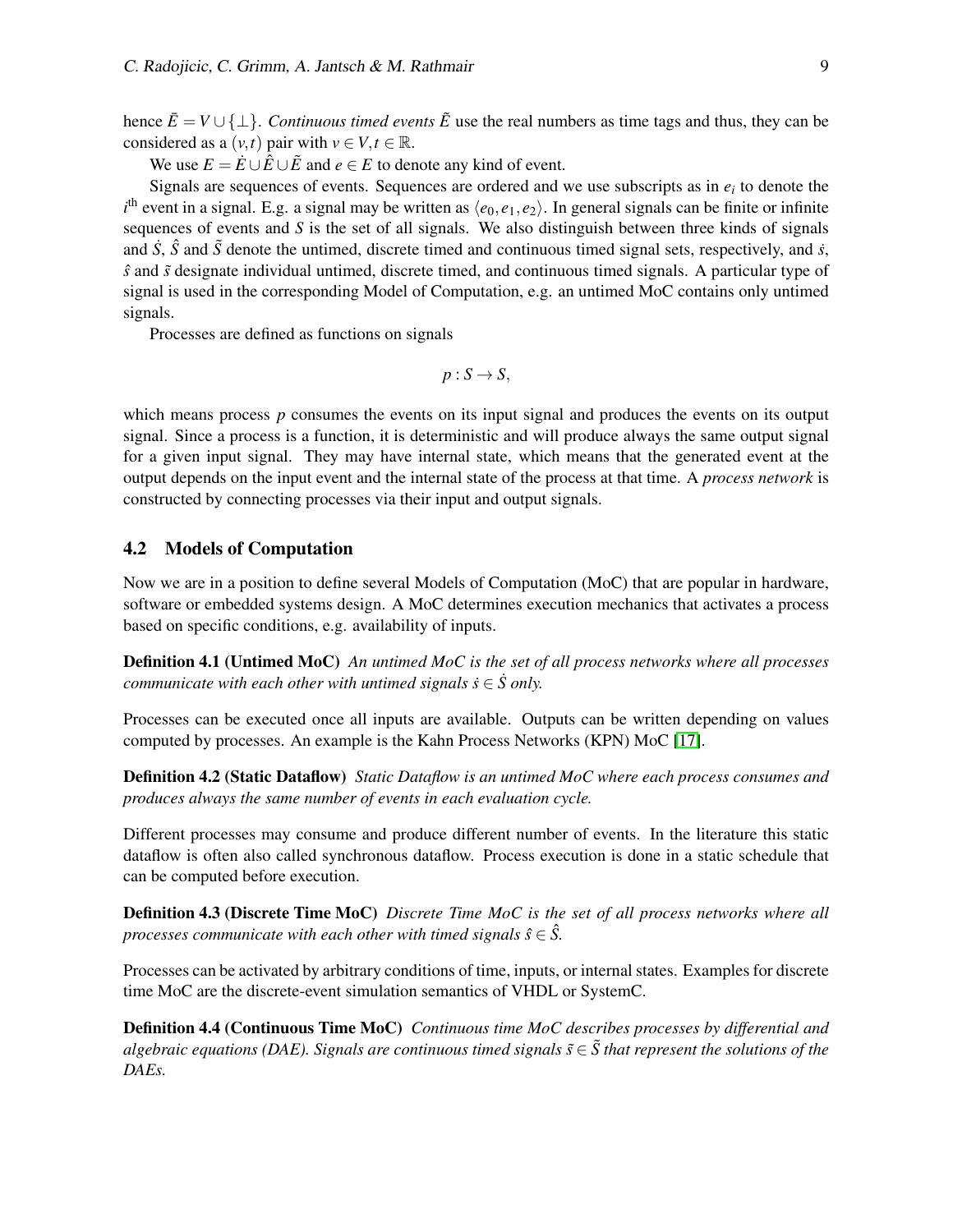In the continuous-time MoC, the process execution is controlled by a 'solver'. The solver can select discrete time steps in order to approximate the ideal, continuous time signals while minimizing the error due to discretization. Values of events for arbitrary times can be computed by interpolation if needed.

Note, that the set *V* of values transported by signals and processed by processes is irrelevant for the definition of MoCs. *V* may be an arbitrary set, binary, discrete, continuous, structured, etc. This obliviousness allows us to extend these MoCs to values with uncertainties. However, uncertain values might have impact on the concrete behavior of models in different MoCs.

## 4.3 Uncertain values and their impact on MoCs

In the case of uncertain values, the set *V* becomes a set of continuous, discontinuous, or hybrid (propagated) uncertainties. Then, the computation of the function *p* that defines the behavior of processes can be computed and represented as described in Sec. [3.](#page-2-0) However, as conditions on values can trigger the execution of processes, we have to study the impact of uncertain values. For this purpose we distinguish static and dynamic MoC activation:

Definition 4.5 (Static/Dynamic MoC) *MoC are called static if the order of all events and their times are independent from the values of the computations. MoCs that are not static are dynamic.*

Static dataflow is a static MoC: by definition [4.2,](#page-8-0) a constant number of events is produced and consumed at each process activation.

The continuous time MoC can also be considered as a static MoC. In continuous time MoC, there are events for every time drawn from R; we consider the way how they are computed as an implementation detail.

Untimed MoC and discrete timed MoC are dynamic MoC, if they are not further restricted. As proof we give one example of a process (in pseudo-code) that shows it is not static:

```
if ( condition_on_value ) // can be uncertain
  write ( signal_event_that_activates_process );
else
  do_nothing ;
```
Nevertheless, many models and implementations in these MoC can be considered as static if they avoid activation of processes depending on conditions on values.

If we have static MoCs or models that can fulfill the requirements for a static MoC, we can do symbolic simulation by replacing the set of values *V* with symbolic representations such as AADD. Static MoCs (or static models) pave the path for a very easy implementation in design and modeling languages that support abstract data types and operator overloading; examples for such languages are C++, VHDL, SystemC. Then, we can replace pre-defined data types with an AADD-based data type and leave the symbolic simulation to overloaded operators.

For dynamic MoC in the general case we have to consider that process execution can become uncertain. This leads to a number of problems that we have not yet completely solved:

- First, a process, at the same time, must be executed and not executed. We can solve this by adding a symbol  $\sqcup$  to the set of reachable values represented by an AADD. Then, a process, when executed can compute outputs also for this case (that is, doing nothing) in addition to the other symbolic manipulations on AADD; however this is seen as future work.
- A fundamental issue is the interface between continuous-time MoC and other MoC that leads to a non-computable problem in general. Here, uncertainty of values in conditions leads to an uncertain time of process activation; to cope with this issue is rather a modeling challenge and can be avoided in many cases.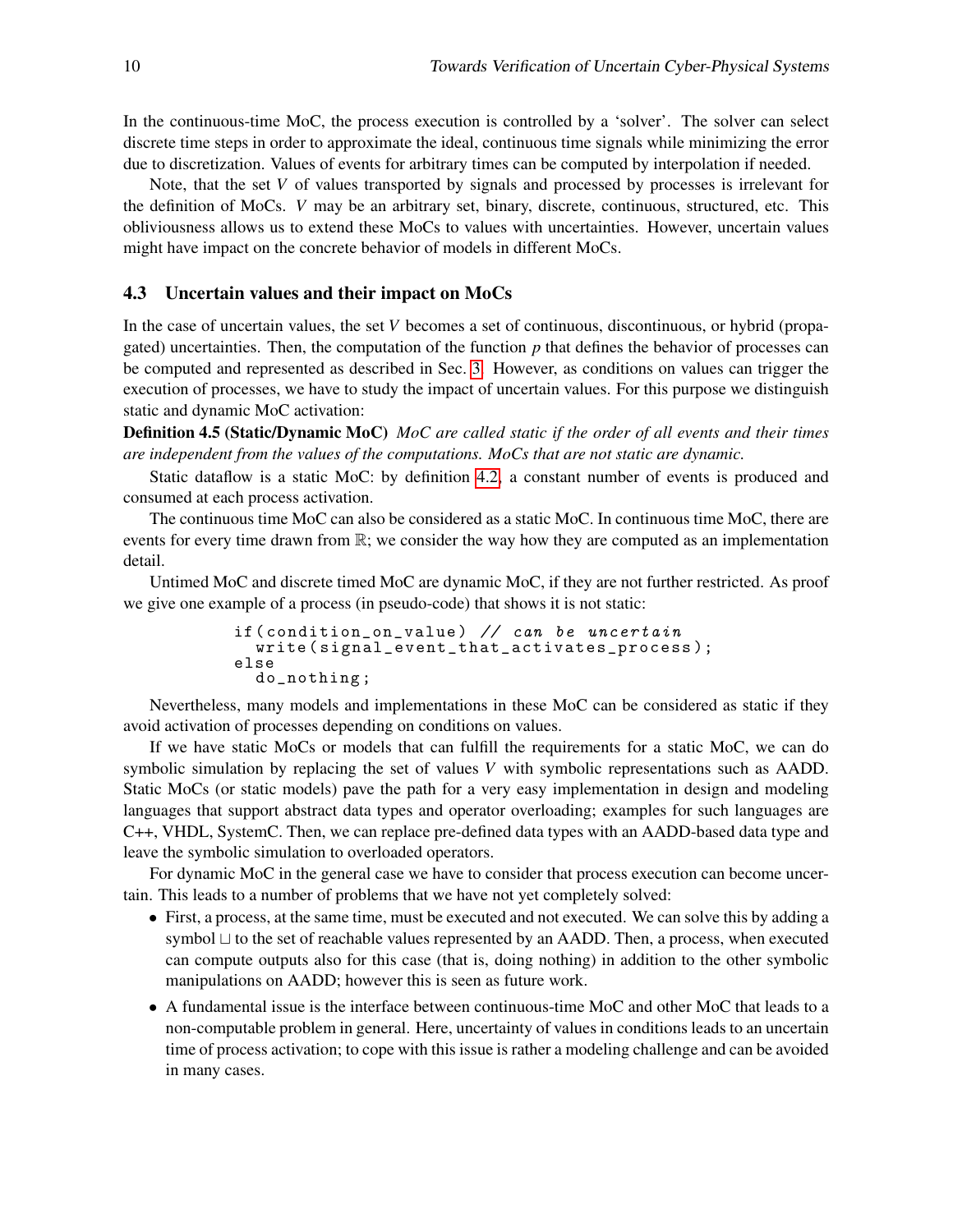# 4.4 Turning the SystemC AMS simulator into a symbolic simulator

SystemC AMS ([\[6,](#page-15-12) [25\]](#page-16-7), IEEE Std 1666.1-2016) targets the modeling of highly complex mixed discrete/continuous systems with a focus on a high simulation performance. It extends SystemC's timed (discrete-event) MoC with support for the static dataflow MoC, and a continuous time MoC. By the interaction of the untimed static dataflow with the timed signals of the other MoCs its samples get timed semantics; therefore, in [\[6,](#page-15-12) [25\]](#page-16-7) we used the term *timed dataflow (TDF)*. SystemC AMS uses TDF as a coordinating MoC that controls the interactions between different MoC and executes them in constant time steps. Its processes can be specified by

- C++ code that models e.g. computations of embedded software.
- Transfer functions, linear differential equations, or static nonlinear functions.
- Linear circuits and switches that model sensors and actuators.

To enable industrial application, SystemC AMS provides a framework that that yields predictable behavior and scalability.  $1$  Predictable behavior means that the behavior of models is intuitive; this is achieved by using TDF as a coordinating MoC in hierarchical models. For the sake of scalability, SystemC AMS by default:

- Uses MoC that are scalable and numerically robust: data-flow, and linear continuous-time models.
- Does not compute threshold-crossing of continuous quantities; continuous quantities are sampled.

However, SystemC AMS gives users the choice where, and how to solve problems that are known to lack scalability. For this purpose, SystemC AMS provides the user with interfaces to allow them to select time steps in a dynamic way, to compute thresholds accurately, and to add solvers for non-linear differential equations if needed.

<span id="page-10-1"></span>

Figure 5: Overview of implementation based on the SystemC AMS reference simulator.

We extended Coseda's implementation of the numeric SystemC AMS simulator [\[1\]](#page-15-13) to a symbolic simulator. The underlying MoC are static MoC provided the C++ code does not fork additional processes or uses shared variables. Like the SystemC AMS standard we give the user the choice where to use symbolic simulation. For this purpose, we provide an abstract data type AADD that provides AADD, overloaded operations on it, and some macros that support the interactive choice between symbolic and numeric execution for branches in loops and conditional statements. Figure [5](#page-10-1) gives an overview.

<span id="page-10-0"></span> $1$ The standardization was clearly industry-driven with focus on scalability. Hybrid automata in contrast, with good reason, focus on the fundamental issues with a penalty in terms of scalability.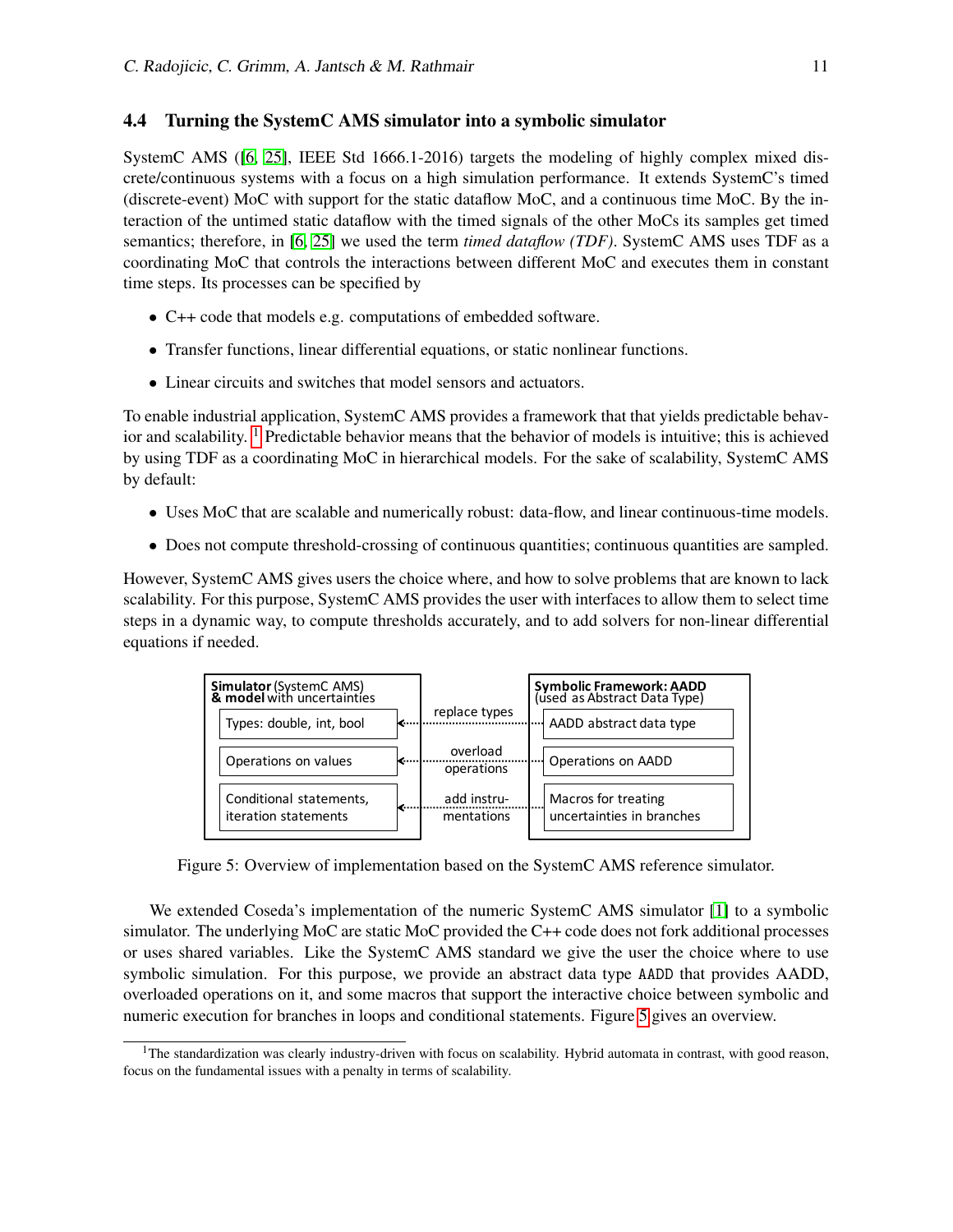## 4.5 Scalability: is symbolic simulation with AADD worth the effort?

The use of AADD imposes some overhead. In the following we discuss the overhead to a single, numerical simulation run and the fidelity of the results, and compare complexity with multi-run simulation based approaches that strive to yield similar results (Table [2\)](#page-11-1).

Table 2: Scalability and fidelity of numerical vs. AADD-based symbolic simulation.

<span id="page-11-1"></span>

|          | Multi-run simulation, continuous |                        | Symbolic with AADD      |                       |
|----------|----------------------------------|------------------------|-------------------------|-----------------------|
|          | MC analysis                      | <b>WC/EVA</b> analysis | continuous              | discrete              |
| Scala-   | quadratic (confidence),          | Worst case: $>$ exp.   | linear (#cont. uncert.) | exp. (#disc. uncert.) |
| bility   | const(#cont. uncert.)            | Typical case: linear   |                         |                       |
| Fidelity | under-approximation              | under-approximation    | over-approximation      | over-approximation    |

For numerical simulation-based approaches of continuous systems, Table [2](#page-11-1) gives the number of numerical simulation runs that are needed to achieve comparable, yet not comprehensive results by semiformal approaches. We compare Monte Carlo analysis (MC), or Worst-Case (WC) analysis by Extreme Value Analysis (EVA). MC analysis has the advantage that the number of simulation runs does not grow with the number of uncertainties; it grows quadratically with the desired confidence. WC/EVA analysis tries to find worst-case corners of properties by checking possible combinations of corners of uncertainties. Various heuristics find under-approximations more efficiently in particular for linear systems, but it is impossible to get comprehensive results in the general case. For mixed discrete/continuous systems resp. uncertain CPS, we have to visit each reachable discrete mode and do MC, WC or EVA analysis in it for comprehensive results.

For AADD-based symbolic simulation the overhead depends on the number of uncertainties. In the continuous domain, AADD-based symbolic simulation introduces a constant overhead that only grows with the number of uncertainties; however, over-approximation can be an issue for non-linear systems. In the discrete domain, we in general have the problem that there is an exponential growth of possible execution paths (path explosion problem). For AADD, the size (and the run-time) grows with the size of the (R)OBDD. It *can* grow exponentially in the worst case with the number of basic discrete uncertainties; however, it does not in many cases which is a well-known issue in the research on ROBDD.

A problem is that reduction of OBDD to ROBDD costs a lot of time. Therefore, we use OBDD or even a simple array structure as implementation in [\[23\]](#page-16-8) that we call XAAF. This is still efficient for some thousand reached discrete states (leaf nodes of AAF). Scalability using the array-based implementation is shown by examples of a Σ∆-converter in [\[23\]](#page-16-8) and a PLL in [\[5\]](#page-15-14).

# <span id="page-11-0"></span>5 Analysis of an uncertain water-level monitor with error-reactions

#### 5.1 Modeling the water level monitor in SystemC AMS

We have characterized cyber-physical systems in Sec. [1](#page-0-0) by its open and networked nature that, due to the increased likelihood of deviations or faults, demands for means to compensate such uncertainties. For demonstration, we extend the water level monitor model from [\[3\]](#page-15-15) in that direction. The water level monitor consists of a tank of which the water level falls with a rate of *f alling* = 2 in./sec. A pump can, if switched on, add an incoming flow so that in sum the water level increases with a rate of  $rising = 1$ in./sec. Two sensors indicate whether a level of 5 in. (empty) or 10 in. (full) is reached. The water level must not fall below 1 in. or rise above 12 in.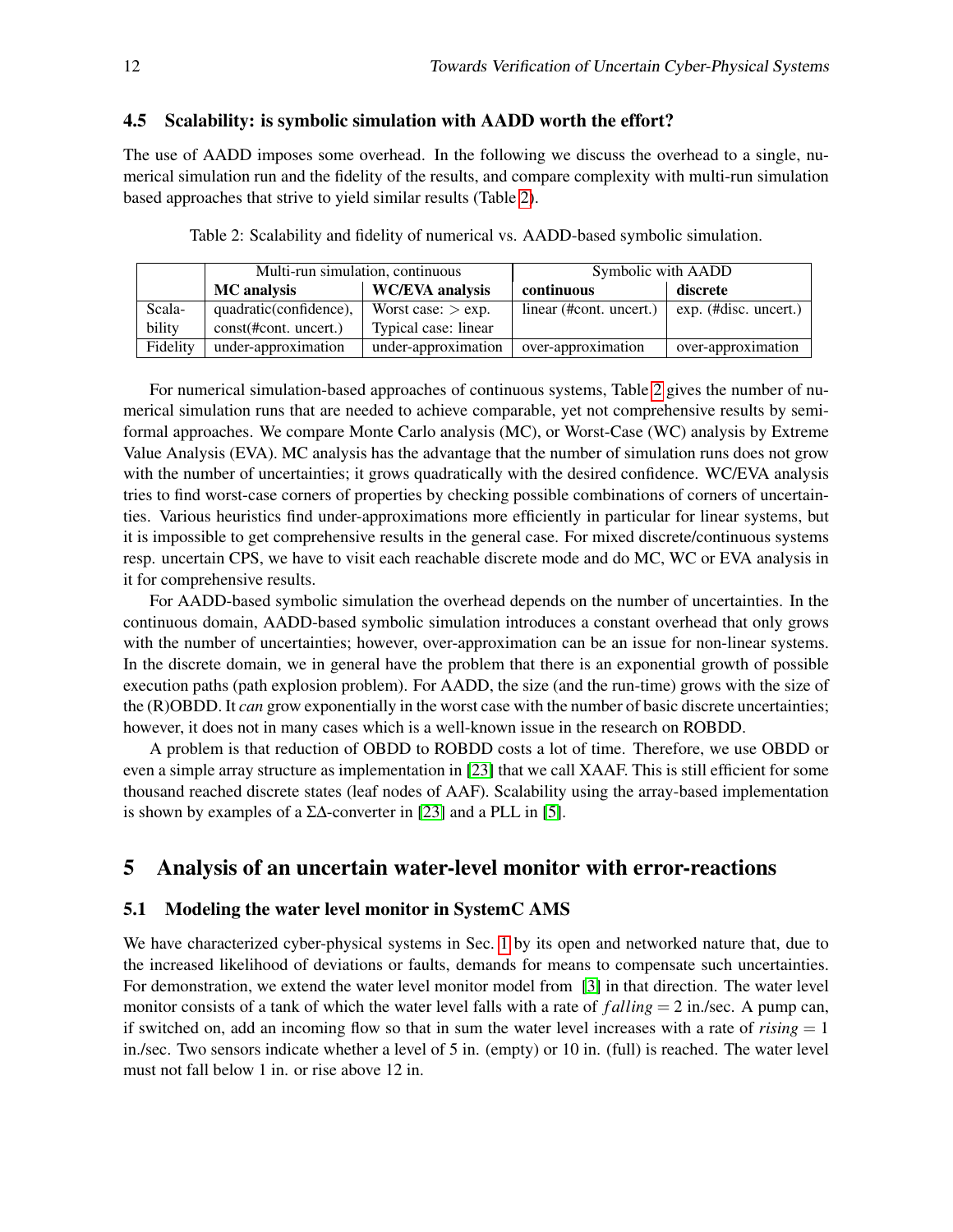<span id="page-12-0"></span>

Figure 6: The cyber-physical water level monitor with observer and a controller with fail-safe mode.

Compared with the water level monitor from [\[3\]](#page-15-15), we added in Fig. [6](#page-12-0) the following uncertainties:

- Continuous uncertainties in the rates of the water tank:  $falling = 2 + 0.1 \varepsilon_1$ ,  $rising = 1 + 0.1 \varepsilon_2$ .
- A discrete uncertainty: the possibility that the sensor in the tank does not indicate, when 10 in. are reached as an initiating fault:  $full = \chi_1$ .

Obviously, one can find and add more uncertainties. Furthermore, there is a process (Observer), written in C++, that shall detect the discrete fault and signal the controller to go into a fail-safe error mode. It is invoked every second and checks whether the pump is on for more than 10 sec. (self-diagnosis) and then signals via *error mode* that the controller shall go into a fail-safe state:

```
void processing () // Activated every 1.0 sec.
{
  if ( error_mode == false )
  {
    if ( pump == true ) {
      timer += 1; // We take the time ...
      if (timer > 10) error_mode = true;
    }
    else timer = 0;
  }
}
```
In the fail-safe state, the controller limits the time the pump is on. We specified the water level model using the TDF MoC of SystemC AMS. The controller process (also written in C++) is activated every 0.1 sec. and samples the water level sensors. The observer process is activated every 1.0 sec.

For symbolic simulation we have to modify the SystemC AMS model, supported by macro definitions. This affects in particular branches in control flow. Here, we have to consider that the result of a branch condition can be *true*, *f alse*, but as well uncertain. In the first two cases, the code remains unchanged. The third case occurs for comparisons that depend on at least one AADD. Then have to apply a code instrumentation that adds an uncertain condition; details on the code instrumentations are described in [\[23\]](#page-16-8).

## 5.2 Symbolic simulation of the uncertain water level monitor

Objective of the verification of uncertain CPS is to show that in the presence of the uncertainties (inaccuracies, initiating faults), self-diagnosis and error reaction ensure that no unsafe state (here: a level above 15 in.) is reached. For this purpose we used symbolic simulation bounded to 40 sec. time with assertion checking.

In figure [7](#page-13-0) we show the results of symbolic simulation of the water level monitor for the cases with and without the discrete error. The total time required for one symbolic run of the water level monitor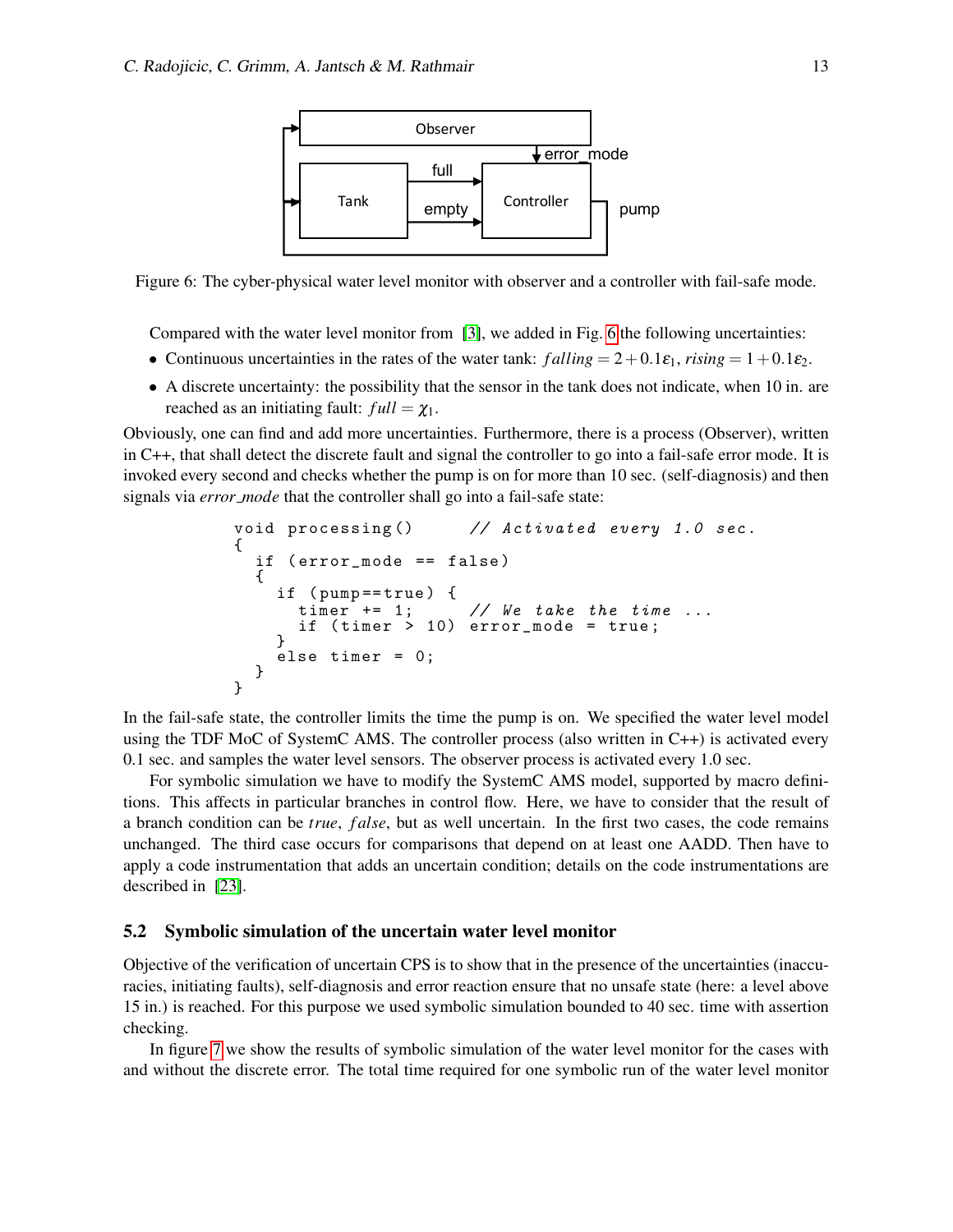<span id="page-13-1"></span><span id="page-13-0"></span>

<span id="page-13-2"></span>Figure 7: Symbolic simulation results (worst case borders plotted) compared with numeric worst case (by extreme value analysis) analysis results.

without observer is 6.8 sec.; it resulted in an AADD with 387 leaf nodes. The result is shown in Fig. [7a,](#page-13-1) left. As it can be seen, the inaccuracies in the rates can lead to an error. The corner-case simulation results (that my be an under-approximation) are plotted black, the range of the water level is plotted in blue. For the water-level monitor and the observer, with injecting a deterministic error in a sensor, we get a run-time of 30 sec. and an AADD with 945 leaf nodes: once the error is detected, the controller goes in a state in which he limits the on-time of the pump (Fig. [7b,](#page-13-2) right only shows this case). Note, that due the interaction between water level monitor, and all of its uncertainties is complex; i.e. it must be ensured that in any case the error mode is triggered by any corner case where there is no fault (which is not the case for the given paramters); symbolic simulation assists in parameterization, design, and debugging.

### 5.3 Discussion

The example above does not show scalability to large problem sizes; this was not the intention. It shows that an how the approach contributes to scalability towards applicability: first, we can (re-)use existing models or C-code. Second, it shows that it is useful to solve the problem of analyzing the robustness of CPS under the presence of uncertainties including discrete faults. This is a domain, where pure numerical simulation fails as it needs an exponential number of simulation runs.

Lessons learned from the concrete implementation shows that run-times of symbolic simulation runs very much on details of models; e.g. we used timers that were not necessary (not wrong, but simply not needed) which doubled the run-time. Leaving modeling issues aside, the operations on AADD are implemented in an inefficient way and clearly need further research, while the LP problem we identified significantly contributes to keep over-approximation very little. Interesting would in that context be the use of a SAT/SMT solver to represent the functional dependabilities while maintaining the LP problem and the solver at the interface between discrete and continuous components.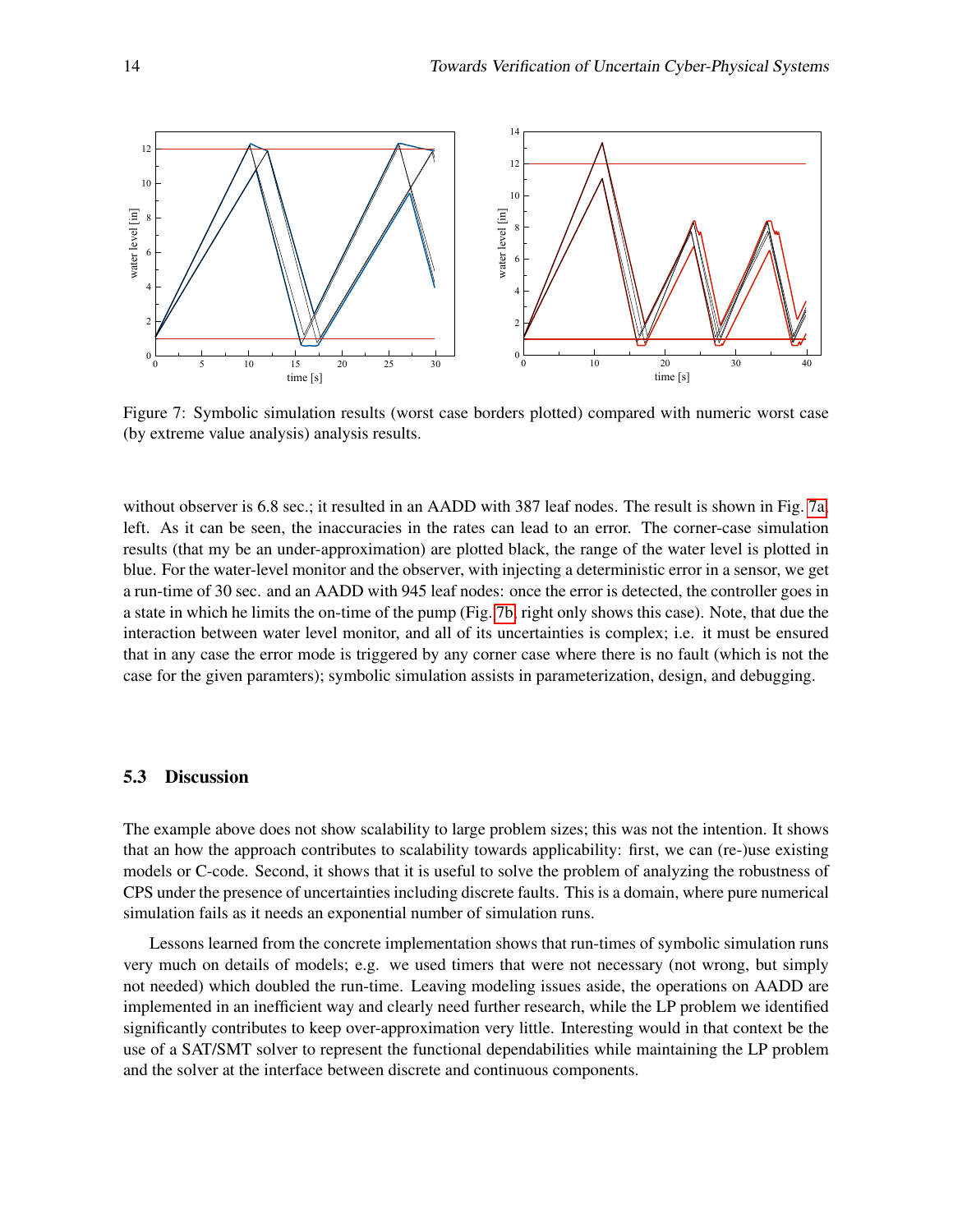# 6 Conclusion

We have described the problem of verification of uncertain CPS. As two main results we have introduced first AADD as a model that allows us compute with uncertainties, independent from a particular model of computation. Second, we have shown how this allows us to implement a symbolic simulator that is not strictly bound to a particular model of computation. The following aspects contribute to scalability towards larger problem sizes and, in particular, application in industrial development flows:

- 1. The approach to separate computation with uncertainties from simulation using signals and processes in different models of computation allows us to bring symbolic simulation easily into preexisting frameworks. The re-use of existing models, simulators, and other verification infrastructure from numerical simulation becomes easier, at least for static models of computation. Currently we support SystemC and its AMS extensions; in student's work also Labview has been enabled for symbolic simulation.
- 2. The flexibility gained by not being bound to a particular model of computation (e.g. hybrid automata) makes it easier to formulate models that avoid known issues for scalability. In the model of the example, we could hence make the following abstractions:
	- The implementation of the controller and the sensors is discrete; we have hence chosen an interface between continuous and discrete parts that uses sampling – this avoids the need to determine threshold crossing.
	- We used the static data flow model of computation (together with continuous-time) for the overall structure of the model.
- 3. AADD combine affine arithmetic with (R)OBDD. Both are know to be efficient representations in the discrete and continuous domain. In particular the proposed use of an LP solver as described in Sec. [3](#page-2-0) significantly reduces over-approximation even for larger numbers (i.e. 1000s) of leaf nodes (reached states). To foster higher scalability, operations on AADD must be further optimized to proceed to complex software systems. While (R)OBDD and affine arithmetic are each maybe not the most efficient representations, they are at least common and well-understood, and vast research is available to increase efficiency.

## 6.1 Future work

Currently, we limit the implementation of the symbolic simulation to static MoCs. This is useful as it allows us the integration of AADD in existing simulators without changing their execution semantics. However, this limitation is too strict if one would like to check whether deadlocks or race conditions are due to uncertainties. A first idea to allow symbolic simulation also of dynamic MoCs would be to integrate a symbol for  $\sqcup$  for that case; operators on AADD could then do nothing in that case.

We currently only support uncertainties that are modeled by non-deterministic choice of a set or a range. However, in particular when modeling many possible discrete errors one is also interested in the probability of a resulting hazard. Ongoing work targets the extension towards probabilistic uncertainties. We have described a first approach in that direction in [\[13\]](#page-15-16). Also, Olbrich's distribution arithmetic [\[21\]](#page-16-9) would be a useful starting point in that context.

## Acknowlegement

This work is funded, in part, within the ANCONA project (16ES021) within the program IKT 2020 by the German Ministry of Education and Research (BMBF) and by Robert Bosch AG, Intel AG, and Mentor Graphics GmbH.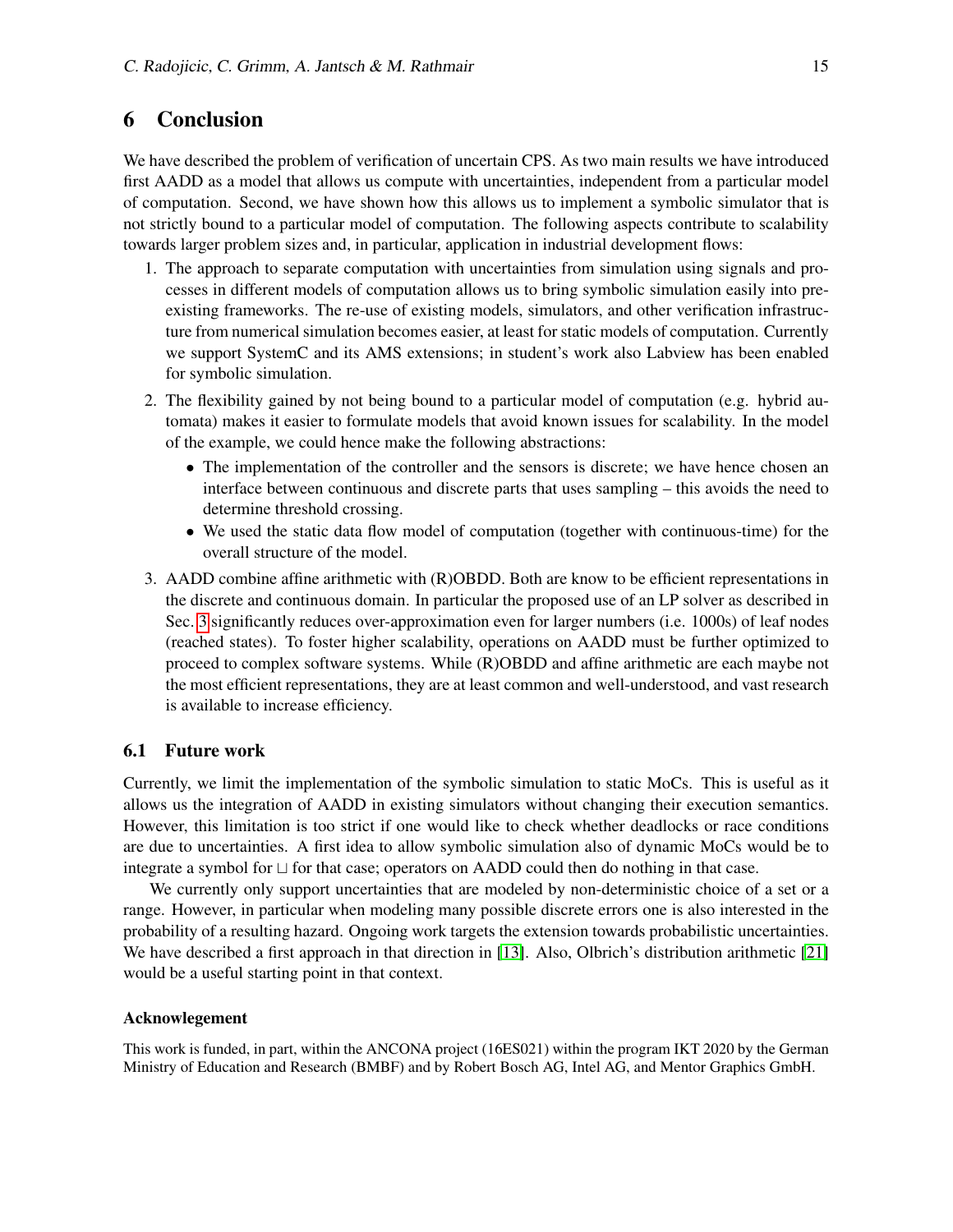# References

- <span id="page-15-13"></span>[1] *SystemC AMS Proof-of-Concept Download*. [http://www.coseda-tech.com/](http://www.coseda-tech.com/systemc-ams-proof-of-concept) [systemc-ams-proof-of-concept](http://www.coseda-tech.com/systemc-ams-proof-of-concept). Accessed: 2017-03-21.
- <span id="page-15-1"></span>[2] Matthias Althoff, Akshay Rajhans, Bruce H. Krogh, Soner Yaldiz, Xin Li & Larry Pileggi (2011): *Formal Verification of Phase-Locked Loops Using Reachability Analysis and Continuization*. In: IEEE/ACM International Conference on Computer Aided Design (ICCAD), pp. 659–666, doi[:10.1145/2507771.2507783.](http://dx.doi.org/10.1145/2507771.2507783)
- <span id="page-15-15"></span>[3] R. Alur, C. Coucoubetis, T.A. Henzinger, P.-H. Ho, X. Nicollin, A. Olivero, J. Sifakis & S. Yovine (1995): *The algorithmic analysis of hybrid systems*. Theoretical Computer Science 138, pp. 3–34, doi[:10.1016/0304-](http://dx.doi.org/10.1016/0304-3975(94)00202-T) [3975\(94\)00202-T.](http://dx.doi.org/10.1016/0304-3975(94)00202-T)
- <span id="page-15-5"></span>[4] Saswat Anand, Patrice Godefroid & Nikolai Tillmann (2008): *Demand-Driven Compositional Symbolic Execution*. In C.R. Ramakrishnan & Jakob Rehof, editors: Tools and Algorithms for the Construction and Analysis of Systems, LNCS 4963, Springer Berlin Heidelberg, pp. 367–381, doi[:10.1007/978-3-540-78800-](http://dx.doi.org/10.1007/978-3-540-78800-3_28) 3 [28.](http://dx.doi.org/10.1007/978-3-540-78800-3_28)
- <span id="page-15-14"></span>[5] Erich Barke, Andreas Fürtig, Georg Gläser, Christoph Grimm, Lars Hedrich, Stefan Heinen, Eckhard Hennig, Hyan-Sek Lukas Lee, Wolfgang Nebel, Gregor Nitsche, Markus Olbrich, Carna Radojicic & Fabian Speicher (2016): *Embedded Tutorial: Analog-/Mixed-Signal Verification Methods for AMS Coverage Analysis*. In: Design, Automation & Test in Europe Conference & Exhibition (DATE'16), pp. 1102–1111, doi[:10.3850/9783981537079](http://dx.doi.org/10.3850/9783981537079_1010) 1010.
- <span id="page-15-12"></span>[6] Martin Barnasconi, Karsten Einwich, Christoph Grimm & Alain Vachoux, editors (2013): *Standard SystemC* <sup>R</sup> *AMS extensions 2.0 Language Reference Manua*. OSCI. Available at <http://accellera.org>.
- <span id="page-15-10"></span>[7] Randal E. Bryant (1986): *Graph-based algorithms for Boolean function manipulation*. IEEE Transactions on Computers C-35(8), pp. 677–691, doi[:10.1109/TC.1986.1676819.](http://dx.doi.org/10.1109/TC.1986.1676819)
- <span id="page-15-4"></span>[8] Werner Damm, Stefan Disch, Hardi Hungar, Jun Pang, Florian Pigorsch, Christoph Scholl, Uwe Waldmann & Boris Wirtz (2006): *Automatic Verification of Hybrid Systems with Large Discrete State Space*. In: Automated Technology for Verification and Analysis, 4th International Symposium, ATVA 2006, pp. 276–291, doi[:10.1007/11901914](http://dx.doi.org/10.1007/11901914_22) 22.
- <span id="page-15-7"></span>[9] Fang Fang, Tsuhan Chen & Rob. A. Rutenbar (2002): *Floating-Point Bit-Width Optimization for Low-Power Signal Processing Applications*. In: IEEE International Conference on Acoustic, Speech and Signal Processing, 3, pp. 3208–3211, doi[:10.1109/ICASSP.2002.5745332.](http://dx.doi.org/10.1109/ICASSP.2002.5745332)
- <span id="page-15-2"></span>[10] Luiz Henrique De Figueiredo & Jorge Stolfi (2004): *Affine Arithmetic: Concepts and Applications*. Numerical Algorithms 37(1-4), pp. 147–158, doi[:10.1023/B:NUMA.0000049462.70970.b6.](http://dx.doi.org/10.1023/B:NUMA.0000049462.70970.b6)
- <span id="page-15-0"></span>[11] Antoine Girard (Springer, 2005): *Hybrid Systems: Computation and Control*, chapter Reachibility of Uncertain Linear Systems Using Zonotopes, pp. 291–305. LNCS 3414, doi[:10.1007/978-3-540-31954-2](http://dx.doi.org/10.1007/978-3-540-31954-2_19) 19.
- <span id="page-15-3"></span>[12] Christoph Grimm, Wilhelm Heupke & Klaus Waldschmidt (2005): *Analysis of mixed-signal systems with affine arithmetic*. Computer-Aided Design of Integrated Circuits and Systems, IEEE Transactions on 24(1), pp. 118–123, doi[:10.1109/TCAD.2004.839469\(410\) 24.](http://dx.doi.org/10.1109/TCAD.2004.839469(410) 24)
- <span id="page-15-16"></span>[13] Christoph Grimm & Michael Rathmair (2017): *Invited: Dealing with Uncertainties in Analog/Mixed-Signal Systems*. To appear in: Proceedings of the 54th Design Automation a Conference, 2017, pp. 1–6.
- <span id="page-15-8"></span>[14] Axel Jantsch (2003): *Modeling Embedded Systems and SoC's: Concurrency and Time in Models of Computation*. Morgan Kaufmann Publishers Inc., San Francisco, CA, USA.
- <span id="page-15-9"></span>[15] Axel Jantsch & Ingo Sander (2005): *Models of computation and languages for embedded system design*. Computers and Digital Techniques, IEE Proceedings - 152(2), pp. 114–129, doi[:10.1049/ip-cdt:20045098.](http://dx.doi.org/10.1049/ip-cdt:20045098)
- <span id="page-15-6"></span>[16] Jinseong Jeon, Kristopher K. Micinski & Jeffrey S. Foster (2012): *SymDroid: Symbolic Execution for Dalvik Bytecode*. Technical Report CS-TR-5022, Department of Computer Science, University of Maryland, College Park.
- <span id="page-15-11"></span>[17] Gilles Kahn (1974): *The semantics of simple language for parallel programming*. In: Proceedings IFIP74, North-Holland, Amsterdam, p. 471475.